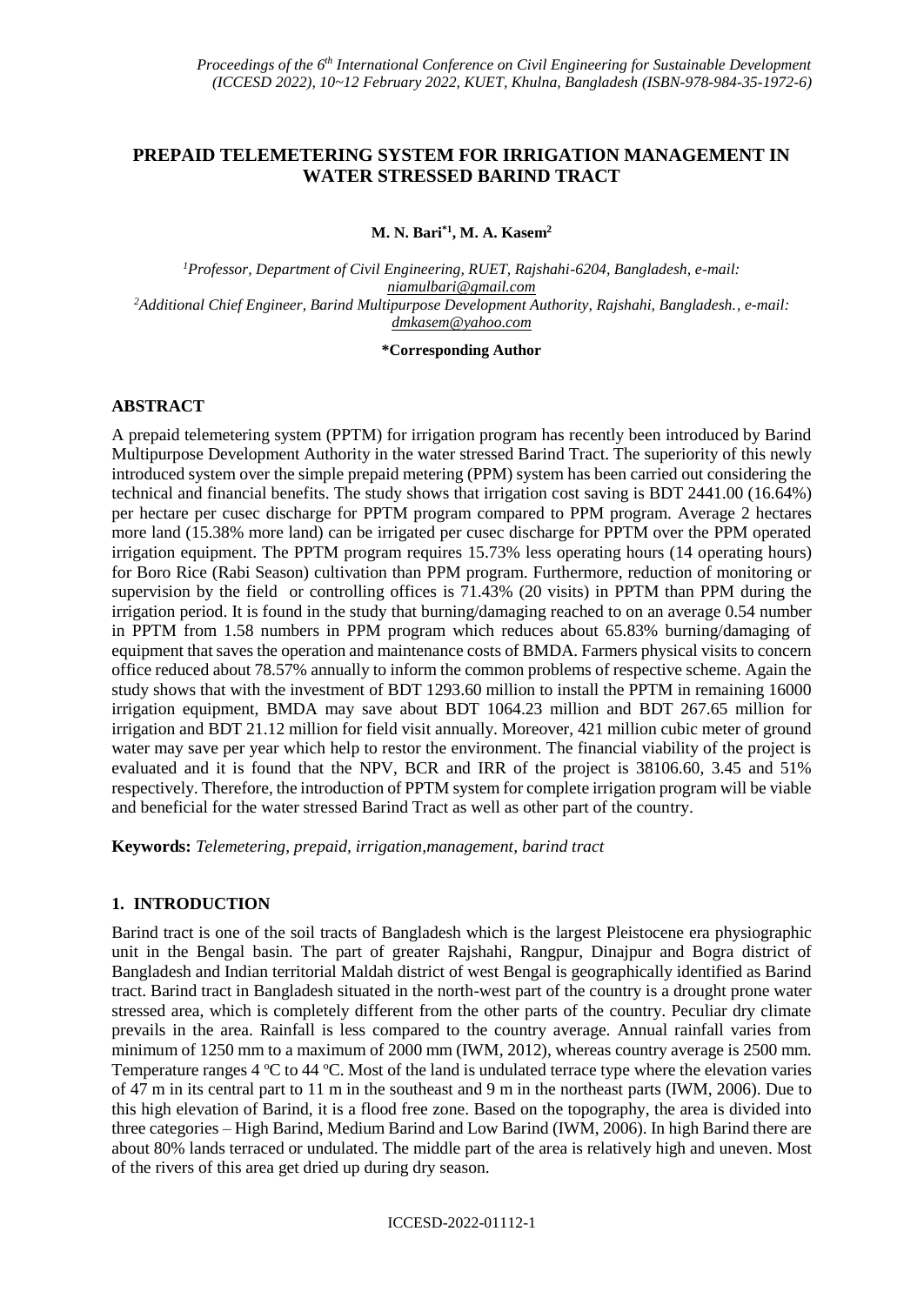Scarcity of adequate water is the main problem of this area. The abstraction of groundwater for drinking or irrigation purposes with installation of any types of centrifugal or reciprocating pumps is not easy because of very high static level of water table. So, most of the people had to collect water from pond, common wells (dug well), tube well and rain water for domestic and drinking purposes (FAO, 1988). The Hossain et al. (2021) reported that the main aquifer does not occur in the upper layer due to presence of thick clay deposits in Barind tract. Therefore, ground water is relatively thin, fine grained sand zones that occur within clay sequence. The aquifer is capable of supporting only small domestic water needs." Moreover, Ground water circle of the Bangladesh Water Development Board (BWDB, 1985) reported about the Barind tract that only deep set hand tube wells for domestic purpose can be installed while it is not suitable for irrigation purpose.

Barind Multipurpose Development Authority (BMDA) is an authority for providing the irrigation in the Barind tract. The BMDA started the irrigation program with prepaid coupon for irrigation in 1992. However, Souza et al. (2020) showed that the Brazilian Electricity Regulatory Agency (ANEEL) regularized the electricity prepayment system and opened a general discussion about the technologies, resources, and implementations for the prepayment metering system. [Mateo et al.](https://www.sciencedirect.com/science/article/abs/pii/S1040619020301160#!) (2020) discovered that exploiting the implementation of a Prepaid Electricity Program in the region of Antioquia (Colombia), they estimated the impact that switching to a prepaid program had on users' energy consumption behavior. Akand et al. (2019) proposed that prepaid meter was one of the new improvements in the billing system of the power system of Bangladesh. Prepaid electricity meters were favored by power distribution companies to improve revenue collection, debt prevention and ensure customer satisfaction (Rabbani et al., 2020). In that paper, they investigated changes in bill payments pattern of customers in Dhaka, Bangladesh who had switched from post to pre-payment meters. Rodrigo et al. (2016) showed that most of the developing countries were moving in to smart meters equipped with prepayment facility to measure electricity in order to reduce the financial losses faced by utilities due to consumer reluctance to make bill payments on time. Prepaid smart meters enable consumers to effectively manage their electricity usage. However, nobody thought to use this prepaid metering system in irrigation management. In progress of time BMDA introduced various prepaid program by starting the smart card based simple prepaid metering system in 2004. Operation of irrigation equipment using prepaid program opened a new chapter in the field of irrigation water management. But some of the drawbacks were found during operation of irrigation equipment in that program. Furthermore, they implemented smart card based prepaid telemetering system in 2016 in the field of irrigation management to overcome the difficulties and problems of the simple prepaid irrigation program as a pilot scheme. Therefore, the major focus of this study was to evaluate the system considering the technical, economic and social aspects in aiming to implement the technology for the total irrigation management of the BMDA.

# **2. METHODOLOGY**

# **2.1 Study Area**

The study area was selected under the jurisdiction of Barind Multipurpose Development Authority (BMDA), Rajshahi, Bangladesh. The area covers 25 upazillas of three districts of Bangladesh named-Rajshahi, Chapai Nawabganj and Naogaon.

# **2.2 Data Collection**

In BMDA all of the farmers use prepaid card or user card to receive irrigation water from respective irrigation equipment. From the server of BMDA it had been found that average 16 numbers of farmers used prepaid card per irrigation equipment. Sample size of farmers of comparable irrigation equipment was selected using the Guilford and Fruchter formula:

$$
n=\frac{z^2pq}{d^2}
$$

(1)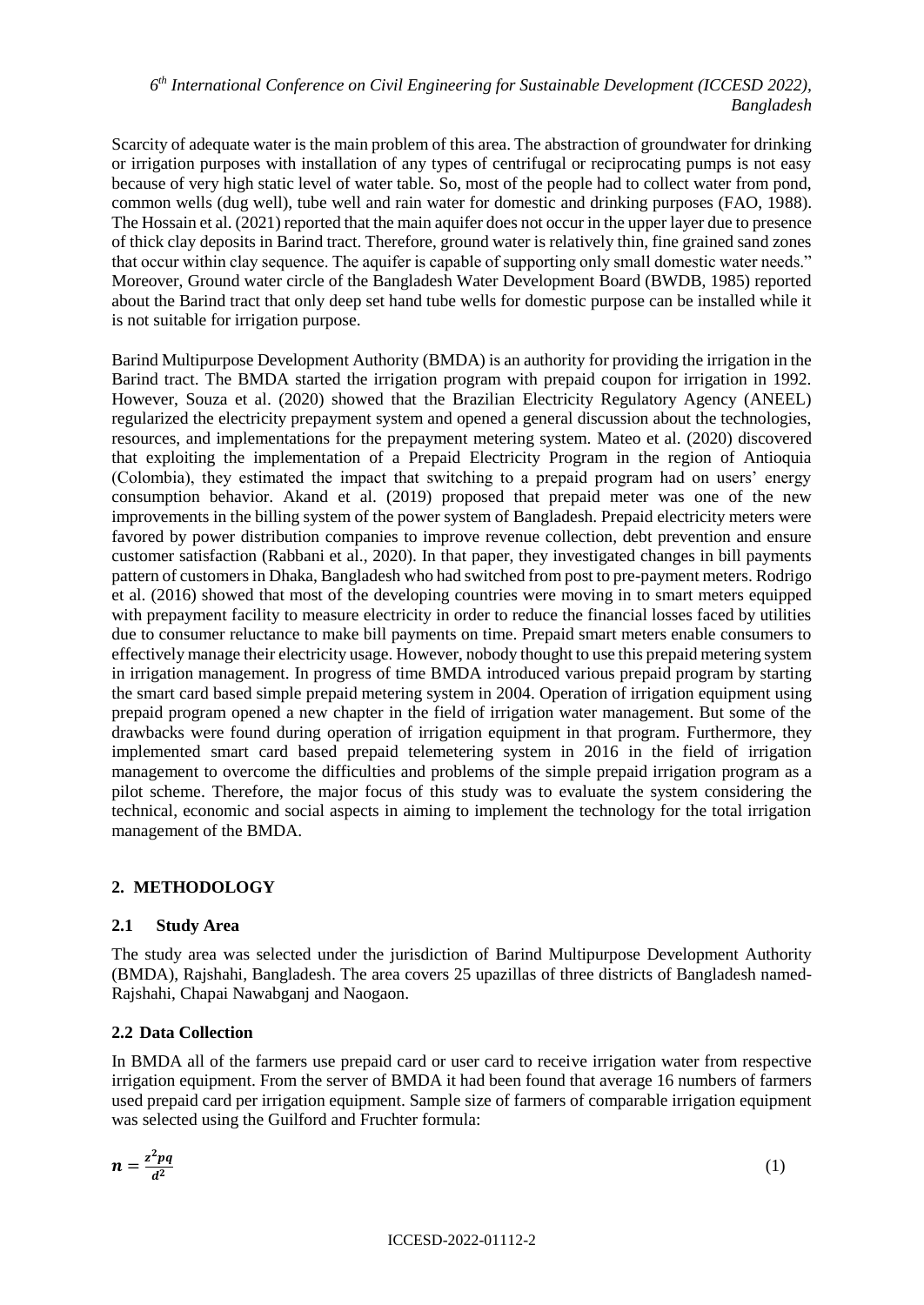where, *n*= sample size *z*= value certain case *d*= expected rate of success (level of significance) *p*= value of parameter in a population  $q=1-p$  (because,  $p+q=1$ )

Applying the value of above parameters it was found that the sample size,  $n= 384$  number of farmers. Sample numbers of irrigation equipment following the 16 numbers of farmers per equipment was: 384÷16= 24. To get a very authentic and good findings of the study 24 numbers of zone offices from 23 upazillas had been taken as the main sample stations. From every station 03 to 04 numbers of simple prepaid operated irrigation equipments and from the same station 03 to 04 numbers of prepaid telemetering operated irrigation equipments had been chosen randomly following the minimum distance from one program to another of the equipments. Then the average of each program of each zone had been found out which had been used as the "representative data" of each programs for 24 zone offices. Therefore, the total numbers of sample irrigation equipment of 24 zones for both of the programs were 95. The Table-1 represents the numbers of sample stations and sample irrigation equipments of the two programs of study area:

| Sl. No. | Name of districts | Number of zone    |                           | Number of sample irrigation |  |  |
|---------|-------------------|-------------------|---------------------------|-----------------------------|--|--|
|         |                   | offices or sample | equipment of two programs |                             |  |  |
|         |                   | stations          | <b>PPTM</b>               | PPM                         |  |  |
|         | Rajshahi          |                   |                           |                             |  |  |
|         | Chapai Nawabganj  |                   | 20                        | 20                          |  |  |
| 3.      | Naogaon           |                   | 44                        | 44                          |  |  |
|         | Grand total       | 24                | 95                        | 95                          |  |  |

# **2.3 Data Analysis**

After collecting the data of two programs the average or representative data for specific parameter was calculated. Then average or representative data for PPTM and PPM of all stations analyzed using bar diagram to get the findings of the study. On the other hand by a questionnaire the data also collected from the experienced respondents and analyzed.

The parameters which were selected to analyze for comparison were as follows: i) irrigation cost per hectare per cusec discharge, ii) average irrigated area per cusec discharge, iii) operating hour per hectare per cusec discharge of rice, iv) reduction of visit of field workers, v) reduction of burning/damage of equipments and vi) reduction of physical appearance of farmers to inform common problems at respective office.

# **3. RESULTS AND DISCUSSION**

The income and expenditure of BMDA were considered for the financial year of 2010-2011 to 2019- 20. The obtained results are presented in Table 2. All the parameters were analyzed and found the results in numerical form and in percentage. Now the results were used to find out the impact on BMDA and on farmers as followings: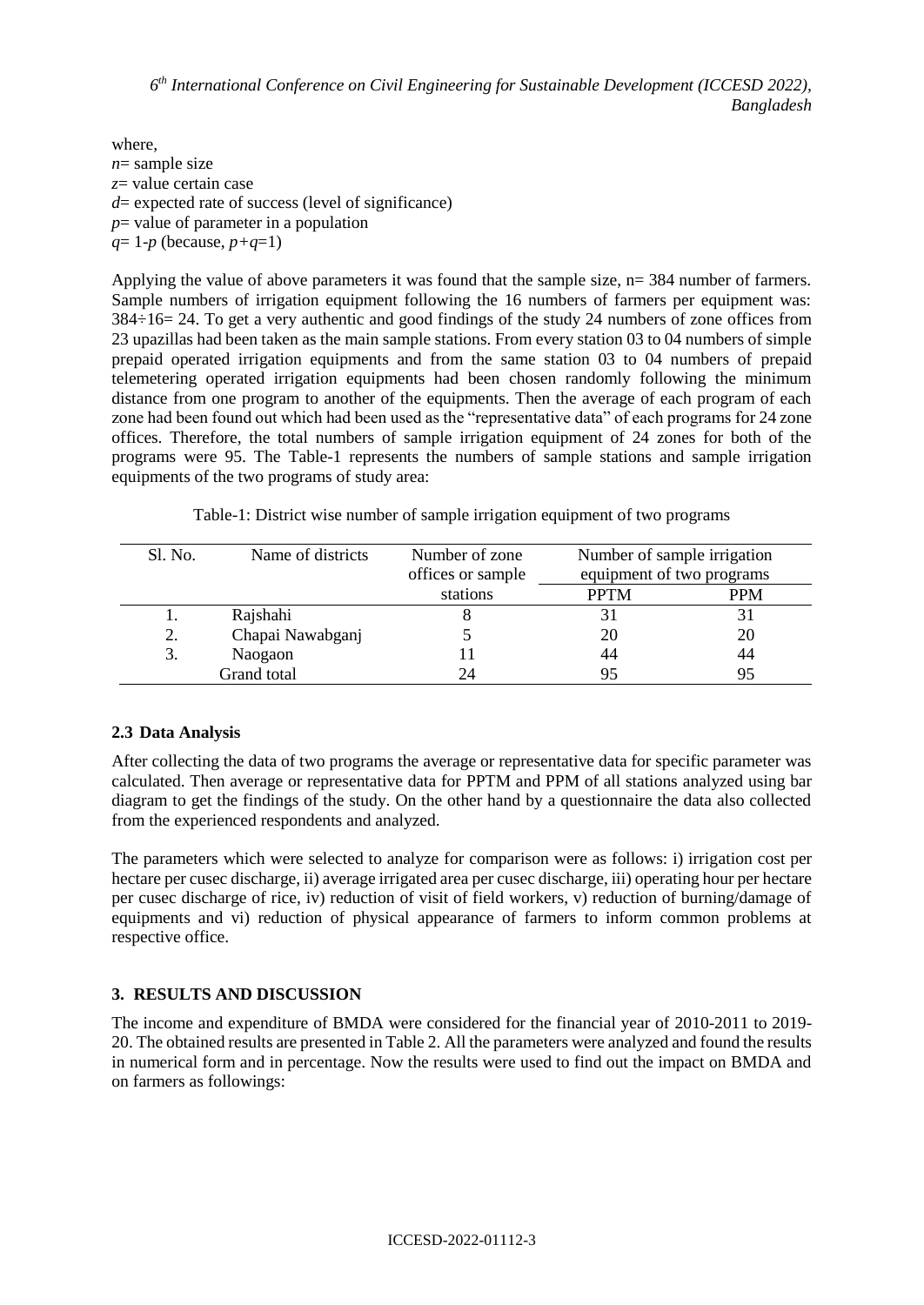| Fiscal  | Nos. of    | Irrigated        | Income     | Expenditures (Tk. in lakh) |              |            |             |          |
|---------|------------|------------------|------------|----------------------------|--------------|------------|-------------|----------|
| Year    | Operated   | Area of          | from       | Salary and                 | <b>TA</b>    | $O & M$ of | Electricity | Total    |
|         | Irrigation | <b>Boro Rice</b> | Irrigation | allowance                  | <b>Bills</b> | Irrigation | Bill of     |          |
|         | Equipment  | (Lakh Ha)        |            |                            |              | Equipment  | Irrigation  |          |
|         |            |                  |            |                            |              |            | Equipment   |          |
| 2010-11 | 12841      | 2.47             | 10578.12   | 2710.11                    | 144.31       | 2373.65    | 5142.21     | 10370.28 |
| 2011-12 | 13770      | 2.71             | 13345.52   | 2846.25                    | 159.82       | 2488.26    | 6449.61     | 11943.94 |
| 2012-13 | 14090      | 2.61             | 15678.44   | 2899.78                    | 240.73       | 3938.41    | 7885.16     | 14964.08 |
| 2013-14 | 14280      | 2.55             | 17605.83   | 3279.82                    | 225.04       | 4125.6     | 8791.29     | 16421.75 |
| 2014-15 | 14684      | 2.57             | 14805.08   | 3378.81                    | 222.43       | 4328.33    | 7407.51     | 15337.08 |
| 2015-16 | 15458      | 2.76             | 15584.43   | 4724.31                    | 232.2        | 4249.04    | 7876.93     | 17082.48 |
| 2016-17 | 15745      | 2.69             | 14661.69   | 6084.55                    | 288.43       | 3777.81    | 7619.29     | 17770.08 |
| 2017-18 | 15992      | 2.75             | 14973.85   | 5930.75                    | 284.91       | 4452.08    | 7821.31     | 18489.05 |
| 2018-19 | 16072      | 2.76             | 20230.71   | 5909.51                    | 311.62       | 4248.27    | 10012.54    | 20481.94 |
| 2019-20 | 16057      | 2.86             | 15218.58   | 5962.02                    | 273.04       | 3825.48    | 7745.82     | 17806.36 |
| Average | 14899      | 2.67             | 15268.23   | 4372.59                    | 238.25       | 3780.69    | 7675.17     | 16066.7  |

Table 2: Yearly Average Operated Irrigation Equipment, Irrigated Area, Income and Expenditures of BMDA

# **3.1 Irrigation Cost per Hectare per Cusec Discharge**

Table 2 shows that on an average irrigation charge Tk. 15268.23 lakh was earned per year by BMDA. For the first parameter it was found by analysis that PPM required 16.64% more irrigation charge over PPTM. So, for using PPM the farmers of BMDA paid about Tk. 2540.63 lakh excess irrigation charge per year. If all irrigation equipment might be operated by PPTM farmers would get the scope to save Tk.2540.63 lakh irrigation costs per year. According to the field investigation by questionnaire all of the respondents agreed that the PPTM saved irrigation costs. So, by the study it was found that PPTM saved the irrigation costs. The irrigation costs existed difference at the individual Zones as because of many factors in the field of crop production. The factors are as follows: soil textures, location of land, topography, rainfall, variety of crops, discharge of irrigation equipment, irrigation water application period, etc. These were the main factors of crop cultivation which were always kept constant for both of the programs to complete the research. Depending on the above factors the irrigation costs of irrigation changed.

# **3.2 Average irrigated area per cusec discharge**

From Table-2 it was found that average irrigated area of rice covered by BMDA per year was about 2.67 lakh hectares. For the second parameter it was found that PPTM irrigated 15.38% more of land over PPM program. So BMDA may extend irrigation area about 0.41 lakh hectares more of land if all the irrigation equipments might be operated by PPTM.

If that excess land cultivated and the average production of rice per hectare taken as 04(four) Metric Ton per hectare then about 1.64 lakh Metric Ton more rice would be produced per year. Accordingly if the market price per Ton of rice was Tk.25000.00. The farmers of that area might get the opportunity to earn a gross amount about Tk.41000.00 lakh more per year. The cost of production per hectare according to BMDA was Tk.95000.00. Thus total costs of production of 0.41 lakh hectare of land for rice cultivation were about Tk.38950.00 lakh per year.

So, BMDA may create the facility for the farmers to reduce irrigation costs and to increase the production of crops thus the farmers may maximize net benefit per year is about (Tk.41000.00- Tk.38950.00)=Tk.2050.00 lakh for crop production. According to the field investigation by questionnaire all of the respondents agreed that the PPTM increased the irrigation area.

# **3.3 Operating hour per hectare per cusec discharge of rice production**

Table-2 showed that average irrigated area covered by the BMDA per year was about 2.95 lakh hectares. For the third parameter it was found that PPTM saved 14 operating hours per hectare per cusec capacity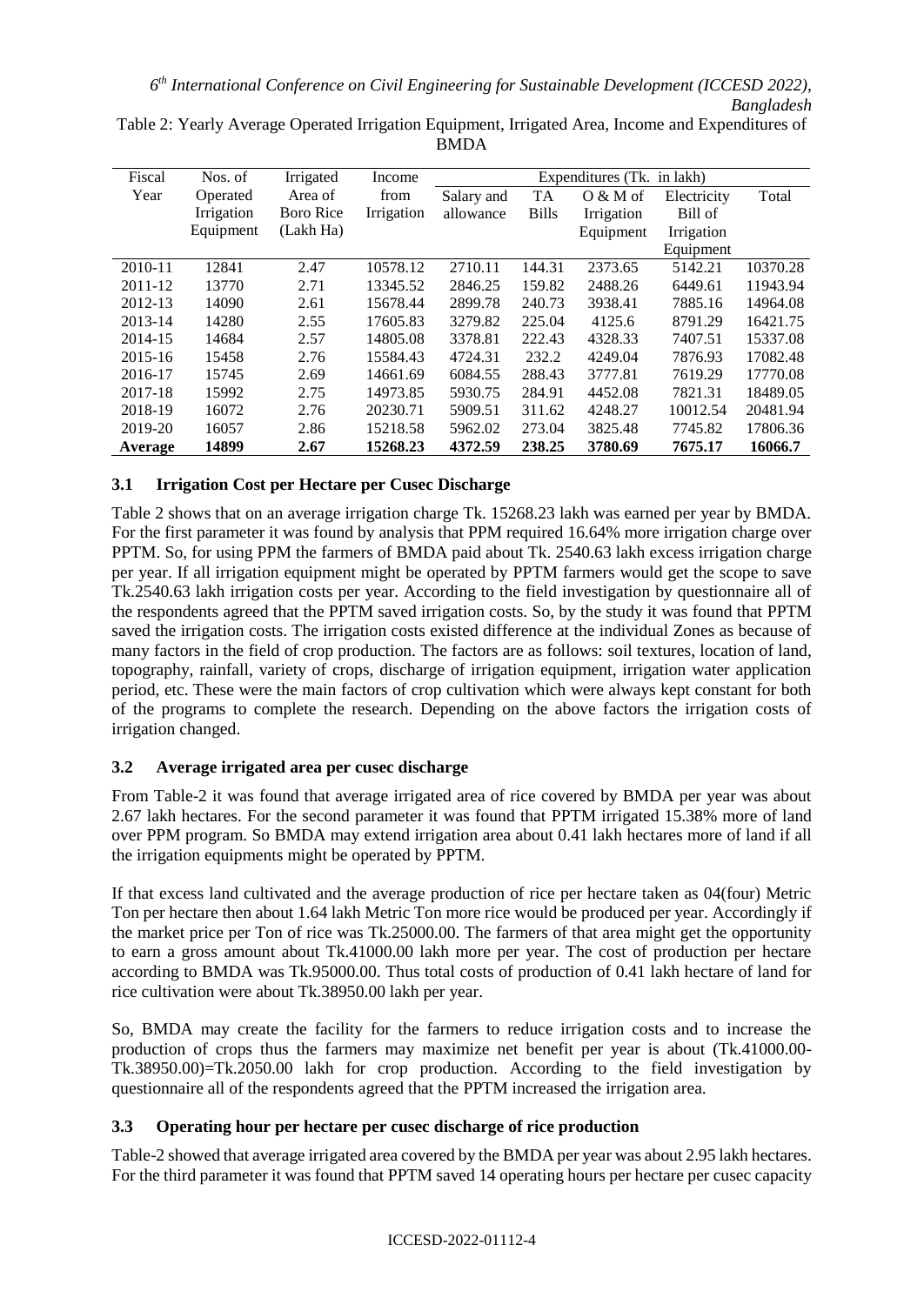of irrigation equipment for irrigation. If all irrigation equipment might be operated through PPTM about 41.30 lakh hours of operation would be reduced which ultimately would be saved about 421 million cubic meter irrigation water per year.

BMDA uses mostly ground water. So, this quantity of ground water may be saved which help to sustain ecological balance. On the other hand 14 operating hour reduction per hectare showed that about 15.73% operating hour was saved by the PPTM program. So, this 15.73% of electricity bill may be saved by the PPTM program. Thus BMDA may save about Tk.1207.30 lakh electricity bill per year for PPTM program from all of the irrigation equipment.

### **3.4 Reduction of visit of field workers or staffs**

This parameter saved the following items:

### **3.4.1 Reduction of travelling allowances (T. A.) bill**

Every year BMDA spends a huge amount of travelling allowance for its manpower for monitoring irrigation equipment. Table-2 showed that average Travelling Allowances spended per year by BMDA was Tk.238.25 lakh. For the parameter no. four it was found that PPTM saved 20 numbers of field visit per year over PPM which ultimately reduced about 71.43% of field visit. If all irrigation equipment might be operated by PPTM about Tk.170.18 lakh needed not to pay for Travelling Allowances (T.A. Bill) for the field personnel or staffs of BMDA. So, Tk.170.18 lakh may be saved per year for using PPTM program which may be reduced costs and may be increased the net income of BMDA.

### **3.4.2 Reduction of field workers**

The latest organogram of BMDA includes 2460 numbers of strength which are divided into two categories, one for working in the office and another for working in the field. Numbers of strength for office and field are 1505 and 955 respectively. From the study it was found out by comparison that about 71.43% of field visit was reduced for PPTM program. So, the field workers were not needed as the existing setup of BMDA. The number of field workers of BMDA generally requires 955 if it follows the old PPM program. For pay and allowances of field personnel BMDA requires about Tk.5146.36 lakh per year. So, if all the irrigation equipment may operate using PPTM program numbers of field personnel and their yearly salary and allowance costing both will be reduced. But for starting the new technology a huge number of field personnel reductions at 71.43% rate will not be wise. If it is taken 50% of 71.43% reduction it will be 35.72%. So, taking 35.72% reduction of field personnel BMDA gets the required number of field personnel is (955-341) =614.

Similarly, the pay and allowances will be reduced and reduced amount of pay and allowances will be minimum Tk.1838.28 per year. That is Tk.1838.28 will be saved per year for using PPTM. On the basis of total manpower of the organogram it is found that about 13.86% of total manpower and 13.20% of salary and allowance of BMDA will be reduced.

# **3.5 Reduction of Burning/Damage of Equipments**

Another large head of costs of BMDA is operation and maintenance of irrigation equipment. Table-2 showed that BMDA spent about Tk.3780.69 lakh per year for Operation and Maintenance (O & M) purposes for irrigation equipment. For the parameter no. five it was found that PPTM had been saved about 65.83% burning of equipment. So, if all irrigation equipment may be operated by PPTM program about Tk.2488.83 lakh needs not to spend for Operation and Maintenance purposes. So, Tk.2488.83 lakh may be saved for using PPTM program which also may be increased the net income of BMDA.

### **3.6 Reduction of Physical Appearance of Farmers, to Inform Common Problems at Respective Office**

Farmers of 16000 numbers of irrigation schemes regularly receive irrigation water from BMDA's irrigation equipment. But they generally spend money for coming to BMDA offices to inform the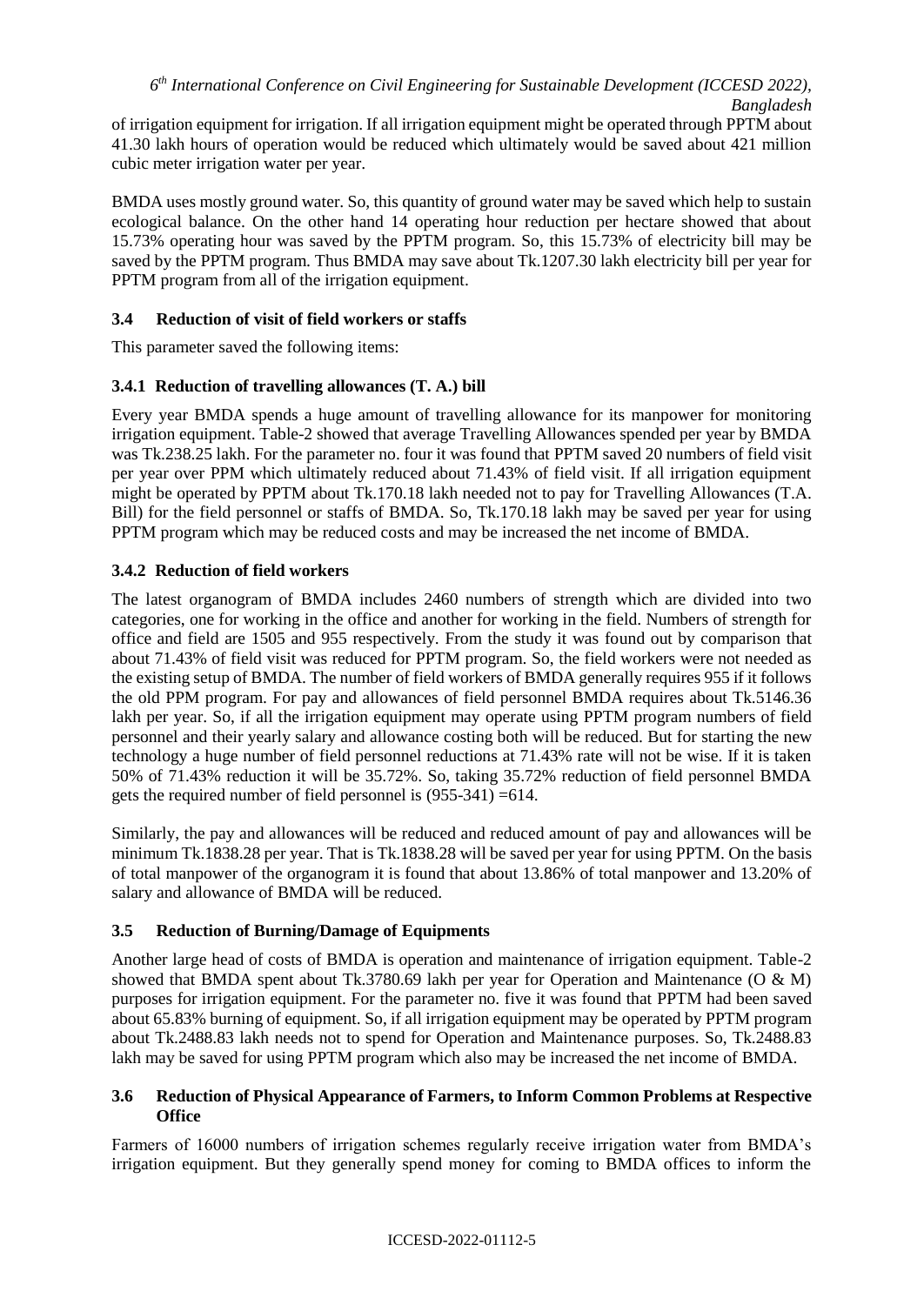common problems of irrigation equipments or schemes. But it was found by testing the parameter number six that 78.57% common problem was solved for using PPTM program. So, PPTM had reduced the extra hazards of BMDA and had reduced "Time , Cost and Visit (TCV)" of farmers.

It was found out by the study that PPTM program saved long time(T), saved cost about (Tk.268.80- Tk.57.60)= Tk.211.20 Lakh per year and saved visit(V) about 11 times per year.

### **4. CONCLUSIONS**

Based on the objectives the study was conducted to investigate the superiority of prepaid telemetering system (PPTM) over the old simple prepaid metering system (PPM) in the field of irrigation for crop production in Barind area. The operating principle of PPTM is very simple and comparatively easier than the PPM. after completion of the study it was proved that PPTM saved about 16.64% irrigation costs which was known as revenue and saved amount of revenue would be about Tk.2540.63 lakh for farmers as well as for BMDA per year. About 15.73% of operating hour saved which ultimately saved the consumption of electricity at the same rate and the saving amount of electric bill of BMDA would be Tk.1207.30 lakh per year. Quantity of ground water saving of BMDA for PPTM was about 421 million cubic meters per year and by this water about 41000 hectares more land area may be irrigated per year. PPTM program saved 14 operating hours per hectare for boro rice cultivation and total saving of operating hour may be about 41.30 lakh per year for BMDA. The degree of damage reduction for PPTM was about 65.83% over the PPM and PPTM may be saved operation and maintenance costs of BMDA about Tk.2488.83 lakh per year. PPTM saved about 16.64% irrigation costs of farmers. Moreover, it saves Time, Cost and Visit (TCV) of farmers and saving amount of farmers for common problem solution may be about Tk.211.20 lakh per year. The field investigated data of the two irrigation programs were analyzed by bar diagram forms to find out the superiority of any one of the two irrigation programs. According to the result of analysis for each parameter it had been proved that the PPTM was better than the PPM. To improve the Tele Metering Prepaid System (PPTM), i) security of the server of BMDA and teleprepaid meter is needed and ii) Detail study considering all factors of telemetering prepaid system should be done.

#### **REFERENCES**

- Akand, T, Haq Z. and Mejbah A. (2019)."Analytical Study of Impact of Prepaid Metering System in Power Distribution Sector in Bangladesh," 2019. International Conference on Energy and Power Engineering (ICEPE), Dhaka, Bangladesh, 2019, pp. 1-6, doi: 10.1109/CEPE.2019.8726848.
- FAO/UNDP (1988), "Land Resources Appraisal of Bangladesh for Agricultural Development Report 2: Agroecological Regions of Bangladesh" FAO/UNDP, 1988; Bangladesh Bureau of Statistics, 1998 Yearbook of Agricultural Statistics, BBS, Dhaka, 1999, Bangladesh.
- Hossain, M.I., Bari, M.N. and Miah, M.S.U. (2021). "Opportunities and challenges for implementing managed aquifer recharge models in drought-prone Barind tract, Bangladesh". Applied Water Science (2021) 11:181, https://doi.org/10.1007/s13201-021-01530-1
- IWM (2006). "Groundwater Model Study for Deep Tubewell Installation Project in Barind Area". Final Report, Volume I, 2006, Dhaka, Bangladesh.
- IWM (2012). "Groundwater Resources Study and Decision Support System Development of Rajshahi, Naogaon, Chapai Nawabganj, Pabna and Natore Districts and Also Remaining District of Rajshahi Division through Mathematical Model Study for Barind Integrated Area Development Project, PhaseIII", Final Report, Volume I, 2012.
- [Mateo, C.](https://www.sciencedirect.com/science/article/abs/pii/S1040619020301160#!), [Gallego,](https://www.sciencedirect.com/science/article/abs/pii/S1040619020301160#!) J.M., García, J.J. and Franco, J.A. (2020)."Prepaid electricity and in-home displays: An alternative for the most vulnerable households in Colombia".Department of Economics, Universidad del Rosario, Calle 12 C No. 4 - 69. Bogotá C.D., CO 111711, Colombia, 2020. [doi.org/10.1016/j.](https://doi.org/10.1016/j.tej.2020.106824)
- Rabbani, S.B., Ali A.A. and Zaber M. (2020)."Does Electric Prepaid Meters Decrease Payment Delinquency? Evidence from Data Centric Analysis of Electricity Consumption in Dhaka,